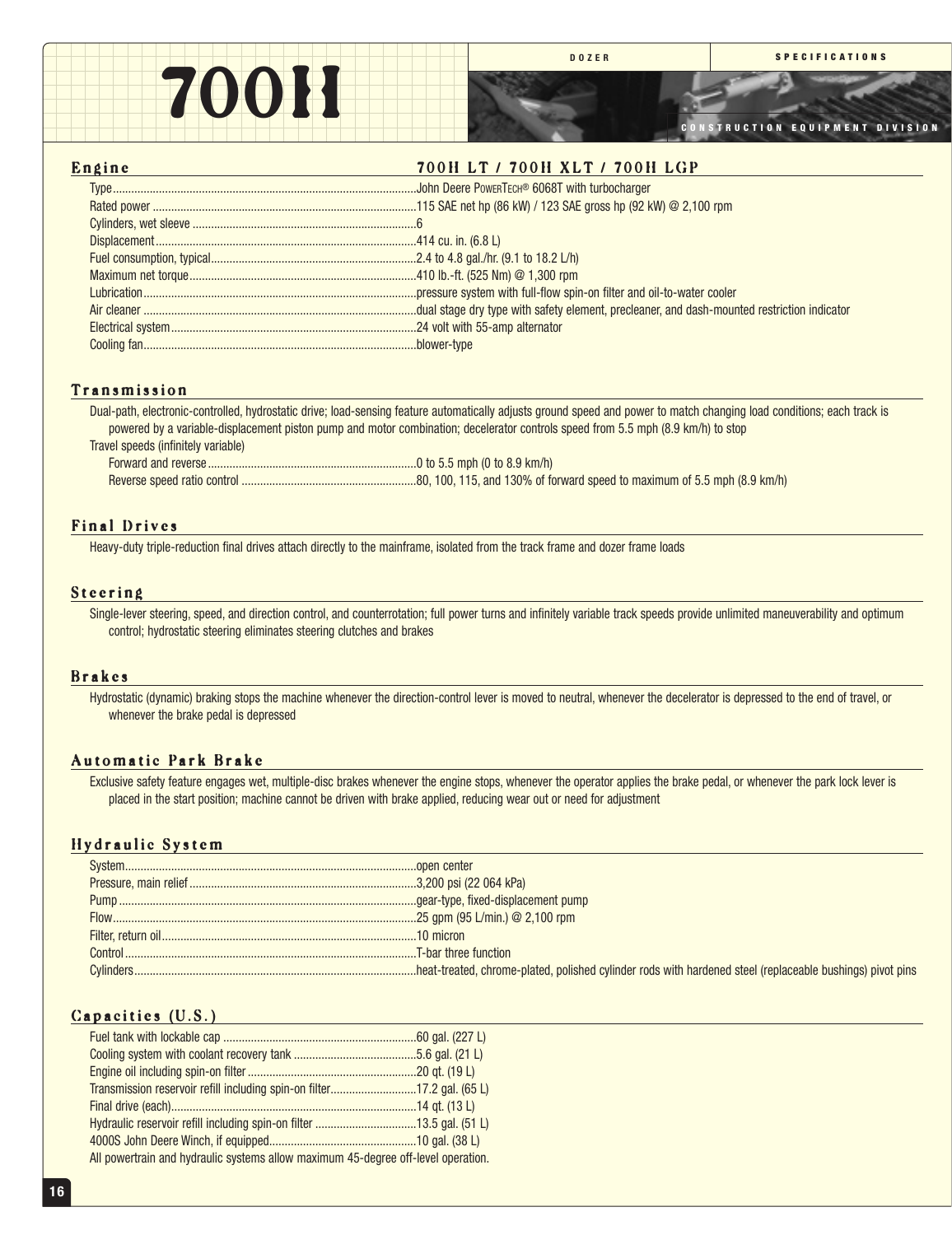| Undercarriage                                                                                                                                                                                                                                                | <b>700HLT</b> | <b>700H XLT</b>                         | <b>700H LGP</b>                         |
|--------------------------------------------------------------------------------------------------------------------------------------------------------------------------------------------------------------------------------------------------------------|---------------|-----------------------------------------|-----------------------------------------|
| John Deere Dura-Trax <sup>™</sup> features large deep-heat-treated components; pins and bushings are sealed for life; rollers and idlers are permanently sealed and lubricated; full-<br>length track frame covers reduce material buildup and ease cleaning |               |                                         |                                         |
|                                                                                                                                                                                                                                                              |               | segmented                               | segmented                               |
|                                                                                                                                                                                                                                                              |               | sealed and lubricated                   | sealed and lubricated                   |
|                                                                                                                                                                                                                                                              |               | 42                                      | 42                                      |
| 20-in. (510 mm) grouser width (closed center, single bar)                                                                                                                                                                                                    |               |                                         |                                         |
|                                                                                                                                                                                                                                                              |               | 4,111 sq. in. (26 520 cm <sup>2</sup> ) | 4,111 sq. in. (26 520 cm <sup>2</sup> ) |
|                                                                                                                                                                                                                                                              |               | 6.5 psi (45 kPa)                        | 6.5 psi (45 kPa)                        |
| 22-in. (560 mm) grouser width (closed center, single bar)                                                                                                                                                                                                    |               |                                         |                                         |
|                                                                                                                                                                                                                                                              |               | 4,514 sq. in. (29 120 cm <sup>2</sup> ) | 4,514 sq. in. (29 120 cm <sup>2</sup> ) |
|                                                                                                                                                                                                                                                              |               | 5.9 psi (42 kPa)                        | 5.9 psi (42 kPa)                        |
| 24-in. (610 mm) grouser width (closed center, single bar)                                                                                                                                                                                                    |               |                                         |                                         |
|                                                                                                                                                                                                                                                              |               |                                         |                                         |
|                                                                                                                                                                                                                                                              |               |                                         |                                         |
|                                                                                                                                                                                                                                                              |               |                                         |                                         |
| 30-in. (760 mm) grouser width (closed center, single bar)                                                                                                                                                                                                    |               |                                         |                                         |
|                                                                                                                                                                                                                                                              |               |                                         |                                         |
|                                                                                                                                                                                                                                                              |               |                                         |                                         |
| 30-in. (760 mm) swamp shoes                                                                                                                                                                                                                                  |               |                                         |                                         |
|                                                                                                                                                                                                                                                              |               |                                         |                                         |
|                                                                                                                                                                                                                                                              |               |                                         |                                         |
| Ground clearance, minimum                                                                                                                                                                                                                                    |               |                                         |                                         |
| With single-bar grouser (excluding grouser height) 15 in. (381 mm)                                                                                                                                                                                           |               | 15 in. (381 mm)                         | 15 in. (381 mm)                         |
|                                                                                                                                                                                                                                                              |               |                                         |                                         |
|                                                                                                                                                                                                                                                              |               | 102 in. (2600 mm)                       | 102 in. (2600 mm)                       |
|                                                                                                                                                                                                                                                              |               | 70 in. (1778 mm)                        | 78 in. (1981 mm)                        |
|                                                                                                                                                                                                                                                              |               | 7.7 in. (196 mm)                        | 7.7 in. (196 mm)                        |
|                                                                                                                                                                                                                                                              |               | $\overline{7}$                          |                                         |
|                                                                                                                                                                                                                                                              |               |                                         |                                         |
|                                                                                                                                                                                                                                                              |               | 6.91 in. (175.5 mm)                     | 6.91 in. (175.5 mm)                     |
|                                                                                                                                                                                                                                                              |               |                                         |                                         |
| Optional or Special Equipment                                                                                                                                                                                                                                |               |                                         |                                         |
| Add $(+)$ or deduct $(-)$ lb. (kg) as indicated to base weight for units with                                                                                                                                                                                |               |                                         |                                         |
|                                                                                                                                                                                                                                                              |               | $-233$ lb. $(-106$ kg)                  | $-1,375$ lb. (- 624 kg)                 |
|                                                                                                                                                                                                                                                              |               | included in base                        | $-1,100$ lb. (-499 kg)                  |
|                                                                                                                                                                                                                                                              |               | N/A                                     | $-681$ lb. $(-309$ kg)                  |
|                                                                                                                                                                                                                                                              |               | N/A                                     | included in base                        |
|                                                                                                                                                                                                                                                              |               | N/A                                     | $-31$ lb. $(-14$ kg)                    |
|                                                                                                                                                                                                                                                              |               | 140 lb. $(63 \text{ kg})$               | included in base                        |
| All-hydraulic heavy-duty C frame (less blade)  1,730 lb. (-784 kg)                                                                                                                                                                                           |               | $-1,730$ lb. $(-784$ kg)                | $-1,870$ lb. (-848 kg)                  |
|                                                                                                                                                                                                                                                              |               | 600 lb. (272 kg)                        | 600 lb. (272 kg)                        |
|                                                                                                                                                                                                                                                              |               | 635 lb. (288 kg)                        | 635 lb. (288 kg)                        |
|                                                                                                                                                                                                                                                              |               | 26 lb. (12 kg)                          | 26 lb. (12 kg)                          |
|                                                                                                                                                                                                                                                              |               | 380 lb. (172 kg)                        | 380 lb. (172 kg)                        |
|                                                                                                                                                                                                                                                              |               | $20$ lb. $(9$ kg)                       | $20$ lb. $(9$ kg)                       |
|                                                                                                                                                                                                                                                              |               | 17 lb. $(8 \text{ kg})$                 | 17 lb. $(8 \text{ kg})$                 |
|                                                                                                                                                                                                                                                              |               | 12 lb. $(5 \text{ kg})$                 | 12 lb. $(5 \text{ kg})$                 |
|                                                                                                                                                                                                                                                              |               | 112 lb. $(51 \text{ kg})$               | 112 lb. (51 kg)                         |
|                                                                                                                                                                                                                                                              |               | 341 lb. (155 kg)                        | 341 lb. (155 kg)                        |
|                                                                                                                                                                                                                                                              |               | 45 lb. (20 kg)                          | 45 lb. (20 kg)                          |
|                                                                                                                                                                                                                                                              |               | 91 lb. (41 kg)                          | 91 lb. (41 kg)                          |
|                                                                                                                                                                                                                                                              |               |                                         |                                         |
|                                                                                                                                                                                                                                                              |               | 108 lb. (49 kg)                         | 108 lb. (49 kg)                         |
|                                                                                                                                                                                                                                                              |               | 120 lb. (54 kg)                         | 120 lb. (54 kg)                         |
|                                                                                                                                                                                                                                                              |               | 151 lb. (68 kg)                         | 151 lb. (68 kg)                         |
|                                                                                                                                                                                                                                                              |               | 225 lb. (102 kg)                        | 225 lb. (102 kg)                        |
| Extreme-service air-conditioning module guard 117 lb. (53 kg)                                                                                                                                                                                                |               | 117 lb. $(53 \text{ kg})$               | 117 lb. $(53 \text{ kg})$               |
|                                                                                                                                                                                                                                                              |               | 3 lb. (1 kg)                            | 3 lb. (1 kg)                            |
|                                                                                                                                                                                                                                                              |               | $9$ lb. $(4$ kg)                        | $9$ lb. $(4 \text{ kg})$                |
|                                                                                                                                                                                                                                                              |               | 2,400 lb. (1088 kg)                     | 2,400 lb. (1088 kg)                     |
|                                                                                                                                                                                                                                                              |               | 68 lb. (31 kg)                          | 68 lb. (31 kg)                          |
|                                                                                                                                                                                                                                                              |               | 195 lb. (88 kg)                         | 195 lb. (88 kg)                         |
|                                                                                                                                                                                                                                                              |               | 287 lb. (130 kg)                        | N/A                                     |
|                                                                                                                                                                                                                                                              |               | 1,437 lb. (652 kg)                      | 1,437 lb. (652 kg)                      |
|                                                                                                                                                                                                                                                              |               | 187 lb. (85 kg)                         | 187 lb. (85 kg)                         |
|                                                                                                                                                                                                                                                              |               | 780 lb. (354 kg)                        | 780 lb. (354 kg)                        |
|                                                                                                                                                                                                                                                              |               |                                         |                                         |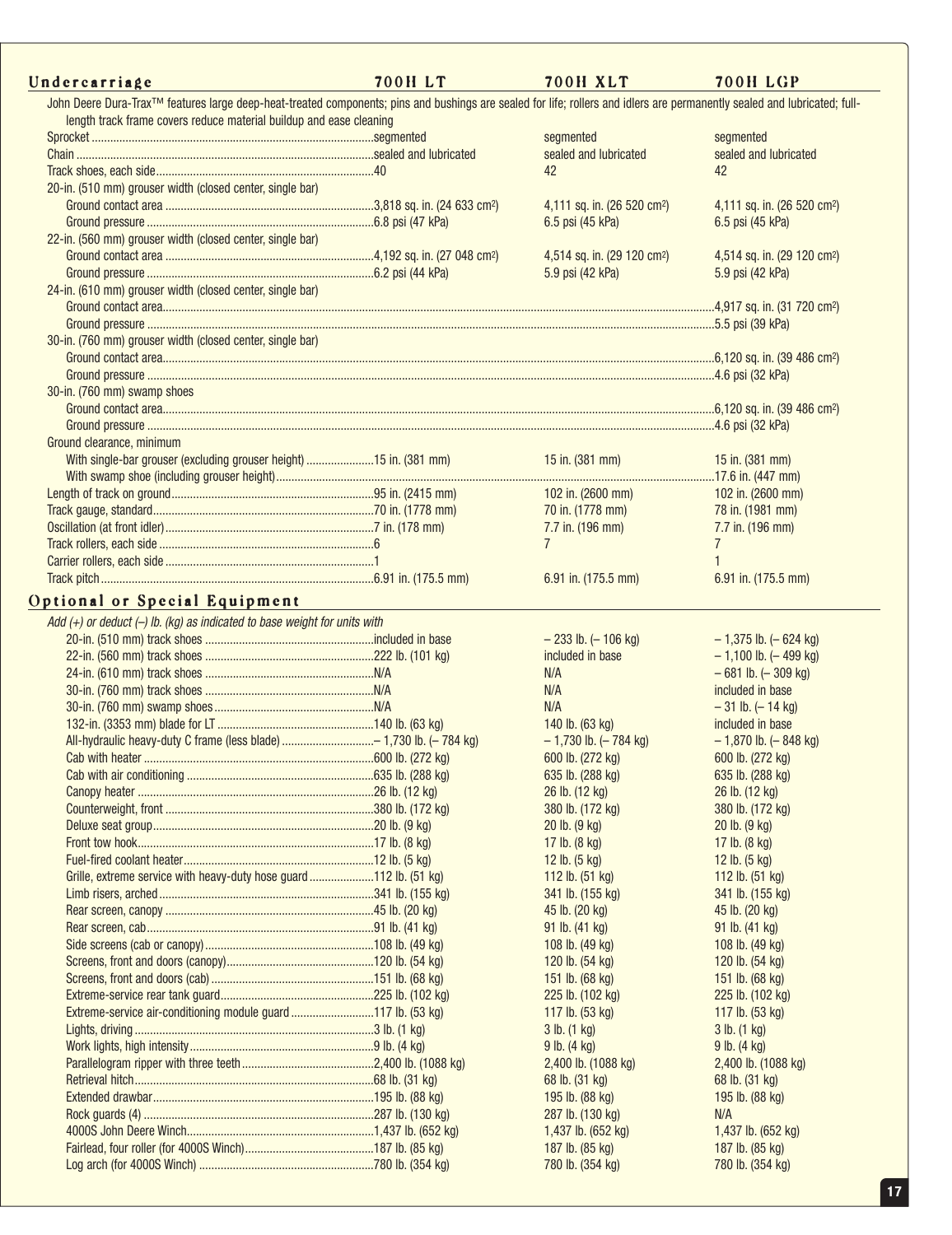| <b>SAE Operating Weights</b>                         | <b>700HLT</b> | <b>700H XLT</b> | <b>700H LGP</b> |
|------------------------------------------------------|---------------|-----------------|-----------------|
| With standard equipment, rollover protective (ROPS)  |               |                 |                 |
| canopy, full fuel tank, and 175-lb. (79 kg) operator |               |                 |                 |
| With 120-in. (3048 mm) blade and 20-in. (510 mm)     |               |                 |                 |
|                                                      |               |                 |                 |
| With 120-in. (3048 mm) blade and 22-in. (560 mm)     |               |                 |                 |
|                                                      |               |                 |                 |
| With 132-in. (3353 mm) blade and 30-in. (760 mm)     |               |                 |                 |
| track shoes                                          |               |                 |                 |

| Dimensions |                                                               | <b>700HLT</b>                                     | <b>700H XLT</b>                   | <b>700H LGP</b>                   |
|------------|---------------------------------------------------------------|---------------------------------------------------|-----------------------------------|-----------------------------------|
|            | Rounded to the nearest whole number.                          |                                                   |                                   |                                   |
|            |                                                               |                                                   | 118 in. (2985 mm)                 | 118 in. (2985 mm)                 |
| B          |                                                               |                                                   | 185 in. (4693 mm)                 | 185 in. (4693 mm)                 |
|            |                                                               |                                                   | 188 in. (4765 mm)                 | 188 in. (4765 mm)                 |
| C          |                                                               |                                                   | 186 in. (4736 mm)                 | 186 in. (4736 mm)                 |
|            |                                                               |                                                   | 200 in. (5089 mm)                 | 200 in. (5089 mm)                 |
| D          | Ground clearance, minimum                                     |                                                   |                                   |                                   |
|            | With single-bar grouser (excludes grouser                     |                                                   | 15 in. (381 mm)                   | 15 in. (381 mm)                   |
|            |                                                               |                                                   |                                   | 17.6 in. (447 mm)                 |
| Е          |                                                               |                                                   | 39 in. (980 mm)                   | 39 in. (980 mm)                   |
|            |                                                               |                                                   | 21 in. (541 mm)                   | 21 in. (541 mm)                   |
| G          | Blade cutting edge angle, variable adjustment range 7 degrees |                                                   | 7 degrees                         | 7 degrees                         |
|            | H-Series Blade Specs                                          | <b>700HLT</b>                                     | <b>700H XLT</b>                   | <b>700H LGP</b>                   |
| н.         |                                                               |                                                   | 120 in. (3048 mm)                 | 132 in. (3353 mm)                 |
|            |                                                               |                                                   | 3.44 cu. yd. $(2.63 \text{ m}^3)$ | 3.75 cu. yd. $(2.87 \text{ m}^3)$ |
|            |                                                               |                                                   | 39 in. (998 mm)                   | 39 in. (998 mm)                   |
|            |                                                               |                                                   | 45 in. (1140 mm)                  | 45 in. (1140 mm)                  |
| J          |                                                               |                                                   | 25 degrees                        | 25 degrees                        |
|            |                                                               |                                                   | 109 in. (2769 mm)                 | 121 in. (3073 mm)                 |
|            |                                                               |                                                   | 17 in. (424 mm)                   | 18 in. (467 mm)                   |
|            | M Cut reach                                                   |                                                   |                                   |                                   |
|            |                                                               |                                                   |                                   |                                   |
|            |                                                               |                                                   |                                   |                                   |
|            |                                                               |                                                   |                                   |                                   |
| N          |                                                               |                                                   | 92 in. (2338 mm)                  | 108 in. (2743 mm)                 |
| 0          | Cast reach                                                    |                                                   |                                   |                                   |
|            | $APIL$ 00 $P.$ $IPAD$ $$ $AP.$                                | $A \cap A$ , $A \cap A$ , $A \cap A$ , $A \cap A$ |                                   |                                   |

With 20-in. (510 mm) shoes.......................................................16 in. (401 mm) With 22-in. (560 mm) shoes ..............................................................................................................15 in. (375 mm) With 30-in. (760 mm) shoes......................................................................................................................................................................13 in. (330 mm)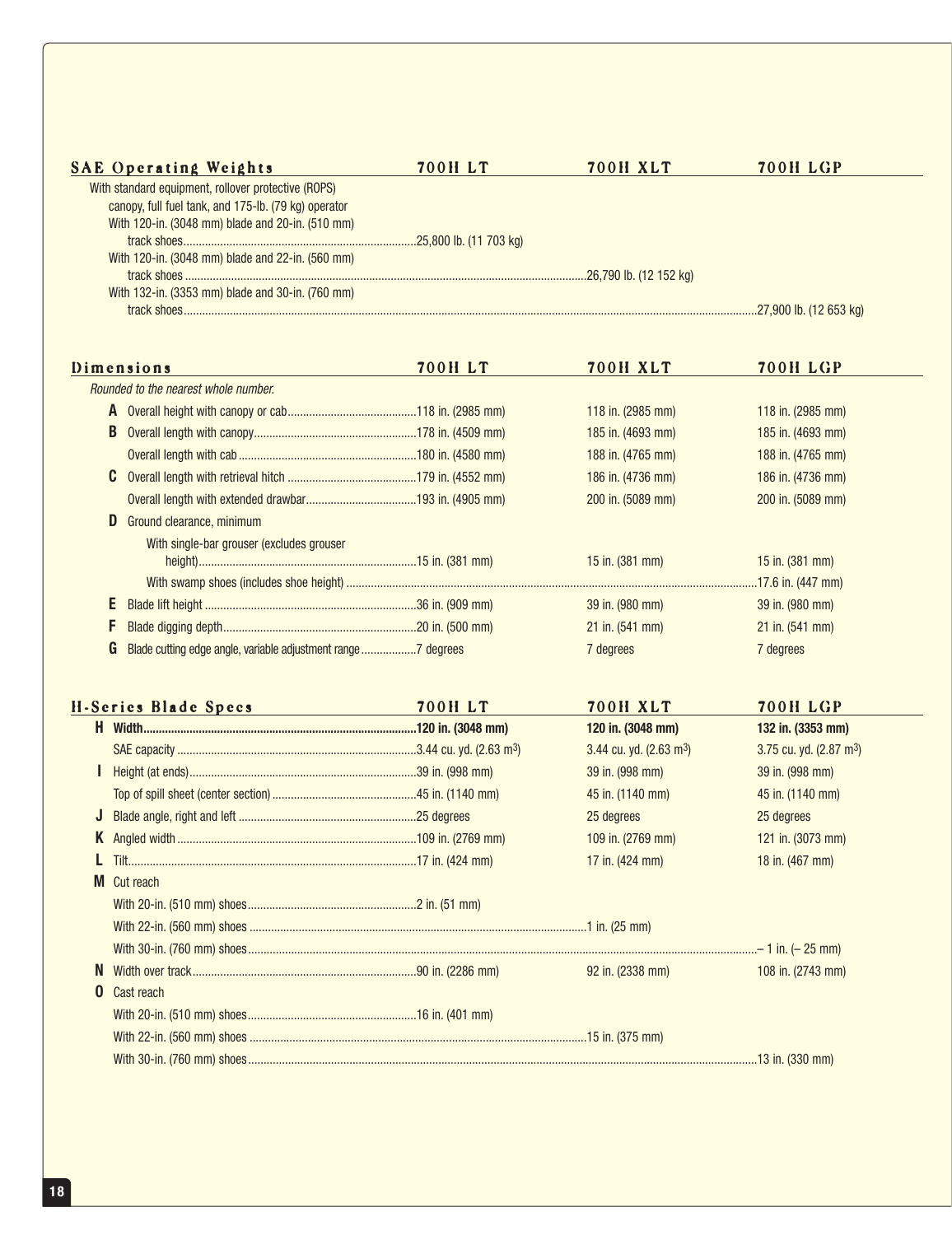

# Forestry Application 700H LT 700H XLT 700H LGP



- **P** Overall length with 4000S Winch .....................208 in. (5283 mm) 215.3 in. (5467 mm) 215.3 in. (5467 mm)
- **Q** Additional length with 4000S Winch to **(B)**.......30.5 in. (775 mm) 30.5 in. (775 mm) 30.5 in. (775 mm) Additional length with 4000S fairlead to **(P)**.....10 in. (254 mm) 10 in. (254 mm) 10 in. (254 mm)
	- -
- 
- **R** Overall height with limb risers.........................122 in. (3099 mm) 122 in. (3099 mm) 122 in. (3099 mm) \*See 4000S Winch specifications sheet.

# Drawbar Pull

Drawbar pull versus ground speed.............................usable pull will depend on traction and weight of tractor